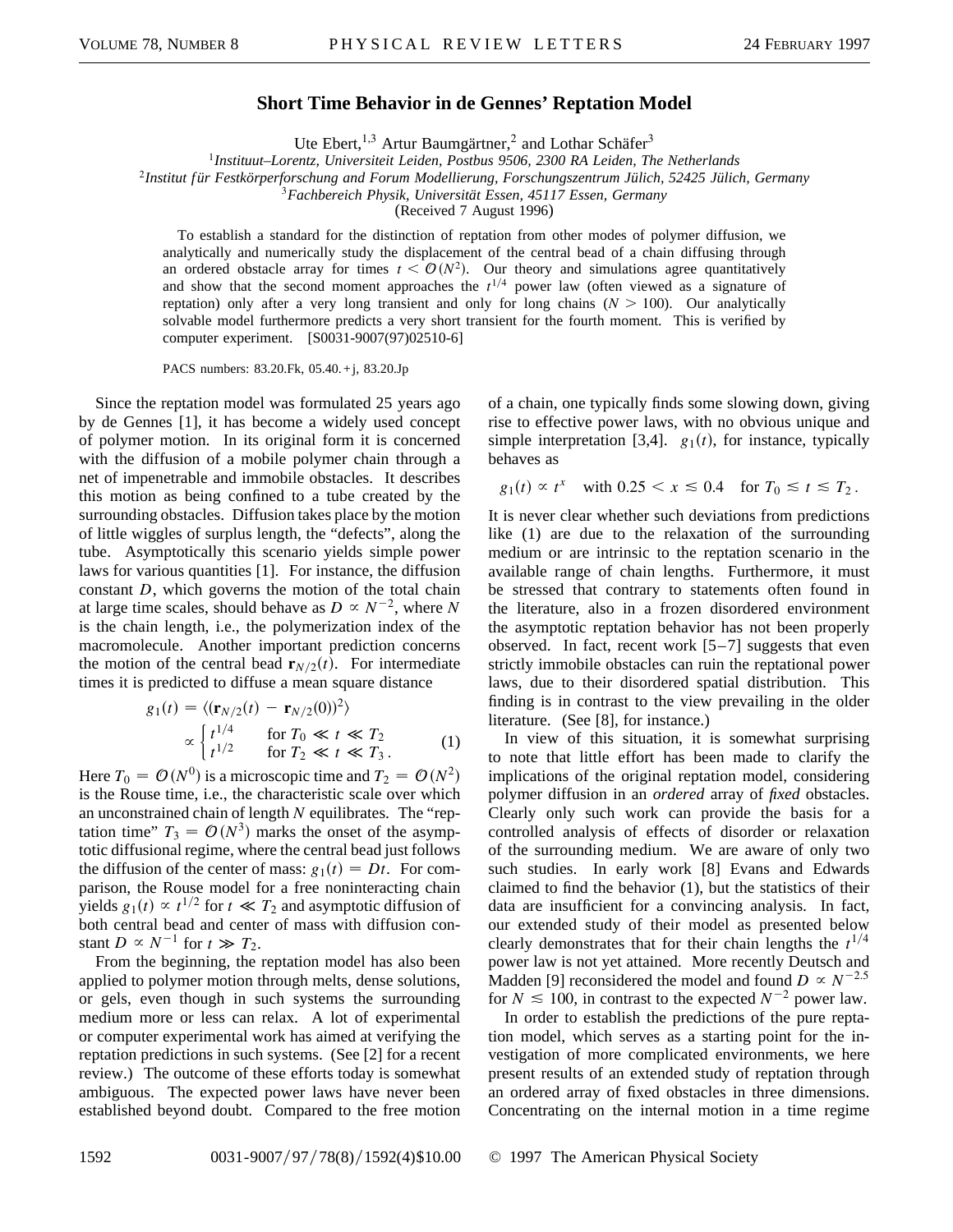prior to free diffusion, we present new extensive simulations, and we introduce an analytically solvable model that modifies the original reptation model of de Gennes [1] to take the discreteness of the chain into account. We find quantitative agreement among our theory and our data. Simple power laws, however, are found only after a surprisingly long initial transient and are reached only by quite long chains. Our theory explains the long transient quantitatively as a consequence of the finite segment size. Furthermore, our theory suggests to determine another quantity, not measured previously, which should show the reptational power laws more clearly, without the long transient. This prediction is also verified by computer experiment. In summary, we provide an analytically understood and numerically tested standard for reptation of discrete chains of finite length, relevant for the interpretation of all previous simulation results, and merging asymptotically  $(N \rightarrow \infty, t \gg 1)$  with the earlier predicted power laws (1) [1]. In future work, this should allow for a meaningful analysis of the influence of disorder or of some slow relaxation of the medium on reptation.

In our simulations we use the Evans-Edwards model [8]: The chain is confined to a cubic lattice. A second identical lattice is taken to represent the obstacles and is placed such that the lattice points coincide with the centers of the cells of the first lattice. Then the only moves allowed are those of "hairpins", which can rotate among lattice bonds (see Fig. 1). This model incorporates the smallest possible tube diameter. It therefore shows the strongest restriction of chain motion and should exhibit reptation in clearest form. In our numerical experiment we concentrated on the short-time behavior (1), searching for the  $t^{1/4}$  power law. We note, however, that for shorter chains  $(N \le 100)$  we also covered times  $t > T_3$  and recovered the results of [9]. A full account of our results will be published elsewhere.

Figure 2 shows  $g_1(t)$  for times  $t \leq T_2$ . Obviously, the expected power law  $g_1(t) \propto t^{1/4}$  indeed is attained,



FIG. 1. The Evans-Edwards model: (a) Section of a random walk on a square lattice, showing one hairpin. The crosses represent the obstacle lattice. The oval identifies a bead of the chain. While the hairpin diffuses past it, the bead is transported two steps along the tube toward configuration  $(d)$ . (b) and  $(c)$ give intermediate configurations. For clearer representation we have opened the base of the hairpins.

but only very slowly. It fully is developed only for surprisingly long chains  $(N \ge 100)$ . It seems that for  $N \longrightarrow \infty$ , there is a well-defined limiting curve that merges with the expected power law only for Monte Carlo time  $t_{MC} \geq 3 \cdot 10^4$ . ( $t_{MC} = 1$  stands for one attempted move per bead of the chain.) For our longest chain  $(N =$ 600) the  $t^{1/4}$  power-law regime then extends over about two decades. For  $N \le 100$  the influence of the hairpins diffusing in from the ends of the chain becomes important, i.e.,  $T_2$  is exceeded before the power law properly is developed. The curves then bend upward according to Eq. (1). Effective exponents  $\frac{1}{4} < x \le 0.4$  could easily be extracted for shorter chains, in full agreement with earlier observations.

To properly understand these results, we worked out the quantitative predictions of the original reptation model [1] in a fully discretized version. The defects are modeled as noninteracting particles, freely diffusing along a lattice chain. At the chain ends defects can be destroyed or created, which is modeled by coupling the ends to large reservoirs. If a defect passes a bead, that bead is displaced by two steps along the "tube", which is defined by the  $t = 0$  configuration of the chain (see Fig. 1). Let  $n+(t, j)$ be the number of defects passing bead *j* within time interval *t* from the left  $(+)$  or right  $(-)$ , respectively. Then  $2n(t, j)$  with

$$
n(t, j) = n_{+}(t, j) - n_{-}(t, j)
$$
 (2)

gives the displacement of that bead along the "tube". If *t* is short compared to the tube renewal or reptation time  $T_3 = \mathcal{O}(N^3)$ , this effective diffusion for a central bead takes place in the fixed initial tube. Since this tube is a realization of a random walk on a cubic lattice with lattice constant  $a = 1$ , i.e., with lattice vectors  $s_i$ with Cartesian components  $s_i^{\mu} \in \{0, \pm 1\}$  and  $\langle s_i \cdot s_{i'} \rangle_t =$  $\delta_{ii'}$ , the average over all tube configurations yields for  $t \ll T_3$  (a lower index *c* denotes the average over tube



FIG. 2. Doubly logarithmic plot of Monte Carlo data for various chain lengths  $N$ . The straight lines give slope  $1/4$  or  $1/3$ , respectively.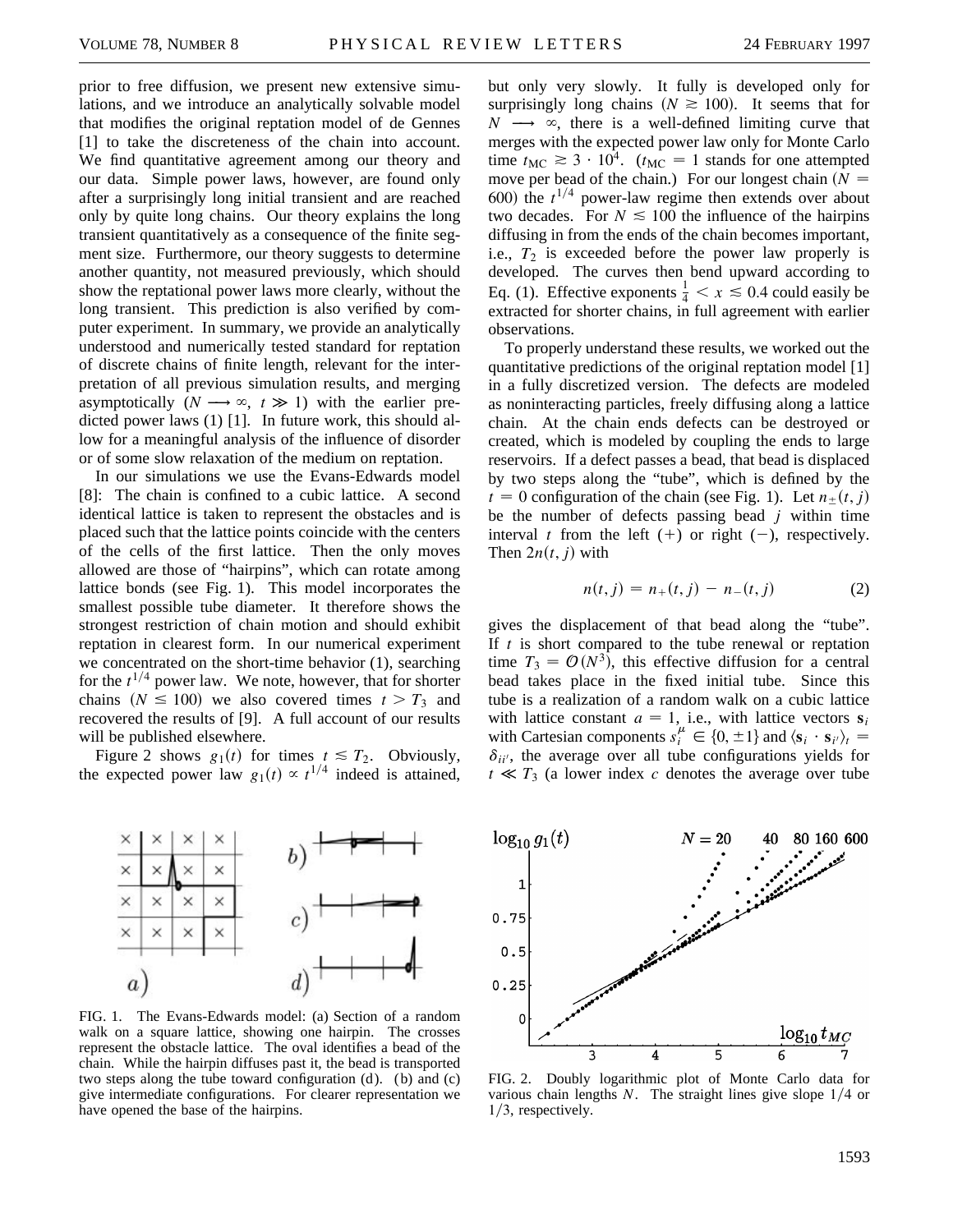configurations and *d* over thermal defect dynamics)

$$
g_1(t) = \langle \left[\mathbf{r}_{N/2}(t) - \mathbf{r}_{N/2}(0)\right]^2 \rangle_{c,d}
$$
  
= 
$$
\langle \left(\sum_{i=1}^{2|n|} \mathbf{s}_i\right)^2 \rangle_{c,d} = \langle \left| 2n\left(t, \frac{N}{2}\right) \right| \rangle_d,
$$
 (3)

a result that should hold up to a microstructure dependent additive constant  $c_0$  much less than one. Such corrections, for instance, arise from configurations where the bead at times 0 or *t* sits on the tip of a hairpin, such configurations being not included faithfully in our defect model. Note that we use the notion of the "tube" in a somewhat loose way, not distinguishing it properly from the chain configuration. In the MC model the tube can be defined as the chain configuration with all hairpins cut off, resulting in a nonreversal random walk. The simple random-walklike spatial embedding **r** of the internal chain coordinates implied by Eq. (3) is justified by the observation that both defects and bead move along the chain, not along the tube.

Our model is similar in spirit to the repton model proposed by Rubinstein [10], but somewhat closer to the original de Gennes model. It allows one to analytically calculate dynamical properties like the time dependent distribution function  $P(t; n, j)$  of  $n(t, j)$ , while taking the proper defect dynamics at the chain ends into account. Leaving details for a forthcoming paper, we only present some results for the central bead  $j = N/2$ . The second moment of the distribution of  $n(t, N/2)$  is found as

$$
\left\langle n^2 \left( t, \frac{N}{2} \right) \right\rangle_d = \rho_0 \left[ \frac{2t}{N} + \frac{N}{6} + \frac{1}{3N} + \frac{1}{N} \sum_{k=1}^{N-1} (-1)^k \right] \times \left( 1 - \frac{\cos^2 \frac{\pi k}{2}}{\sin^2 \frac{\pi k}{2N}} \right) e^{-4t \sin^2 \frac{\pi k}{N}} \right], \quad (4)
$$

where  $\rho_0$  is the density of defects. In Eq. (4) we recognize the sum over the Rouse modes of the chain, typical for such problems.  $g_1(t)$  [Eq. (3)] is found as a function of  $\langle n^2 \rangle$  as

$$
g_1(t) = \langle |2n| \rangle = \frac{(2\langle n^2 \rangle)^{1/2}}{\pi} \left\{ 2\sqrt{\pi} + \Gamma \left( -\frac{1}{2}, 2\langle n^2 \rangle \right) - \int_0^{2\langle n^2 \rangle} dx \ x^{-3/2} e^{-x} \left[ \left( 1 - \frac{x}{2\langle n^2 \rangle} \right)^{-1/2} - 1 \right] \right\}, \tag{5}
$$

where  $\Gamma(x, y)$  denotes the incomplete Gamma function. In Eq. (5) both the term  $\Gamma(\cdot\cdot\cdot)$  and the integral are due to the discrete structure of the chain. Evaluating these results in the time regime  $T_0 \ll t \ll T_2$ , which mathematically is defined by the limit  $N \longrightarrow \infty$  and 1  $\ll$  $t < \infty$  fixed, we find the intermediate asymptotics

$$
g_{1,\infty}(t) = 4\pi^{-3/4} \rho_0^{1/2} t^{1/4}.
$$
 (6)

In the time regime  $T_2 \ll t \ll T_3$ , defined as limit  $N \rightarrow$  $\infty$ , 1  $\ll t/N^2$  <  $\infty$  fixed, we recover the *t*<sup>1/2</sup> behavior:  $g_1(t) = 4(\rho_0/\pi)^{1/2}(t/N)^{1/2}$ . These are the well known asymptotic reptation predictions (1).

In comparing our quantitative results to the simulation data, we have to specify the density of defects  $\rho_0$ . Due to the occurrence of larger side loops (double hairpins, etc.), the mapping of hairpins onto defects is not one-toone, so that  $\rho_0$  is an effective model parameter. From the equilibrium statistics of a random walk, it is found to be fixed within very close bounds:  $\frac{1}{9} \le \rho_0 \le \frac{1}{4}$ . The shape of our theoretical curves is not sensitive to the precise value chosen, which mainly can be absorbed into the time scale. We here take  $\rho_0 = 1/4$ . We also need to fix the additive constant  $c_0$  introduced above. From analyzing the data for microscopic times ( $t_{MC} \leq 30$ ), we choose to subtract  $c_0 = 0.1$  from the Monte Carlo data for  $g_1(t)$ . The only really free parameter is the scale  $\tau = t/t_{MC}$ , relating the time variable *t* of the analytical model to the Monte Carlo time  $t_{MC}$ . By adjusting this single parameter to  $\tau = 0.01$ , we find the results of Fig. 3. Note that since we divided out the intermediate asymptotics (6), this plot is much more sensitive to small deviations than the usual doubly logarithmic representation. In view of this

1594

we believe the agreement found for  $N \geq 40$  to be truly remarkable.

We now can analyze in detail the origin of the long transient, which in Fig. 3 extends up to  $t \approx 10^3$ . According to Eq. (5),  $g_1(t)$  depends on *t* only via  $\langle n^2(t, N/2) \rangle$ . Now it is found that  $\langle n^2(t, N/2) \rangle$  approaches its intermediate asymptotics  $\langle n^2(t, N/2) \rangle^{1/2} = (2\rho_0)^{1/2} (t/\pi)^{1/4}$  for times as small as  $t \geq 3$ . The slow transient thus is due to the deviations of  $\langle |n| \rangle$  from  $(2\langle n^2 \rangle / \pi)^{1/2}$  for small  $\langle n^2 \rangle$  as exhibited in Eq. (5). These deviations reflect the discrete structure of the chain. A simple toy model explains this effect: The fluctuating quantity  $n(t, j)$  takes only integer values and its distribution rapidly looks like a *discretized* Gaussian. The width of this Gaussian, however, increases



FIG. 3.  $g_1(t)/g_{1,\infty}(t)$  plotted against  $\log_{10} t, t = 0.01 \cdot t_{\text{MC}}$ . Full and broken lines: theory. Points: MC data.